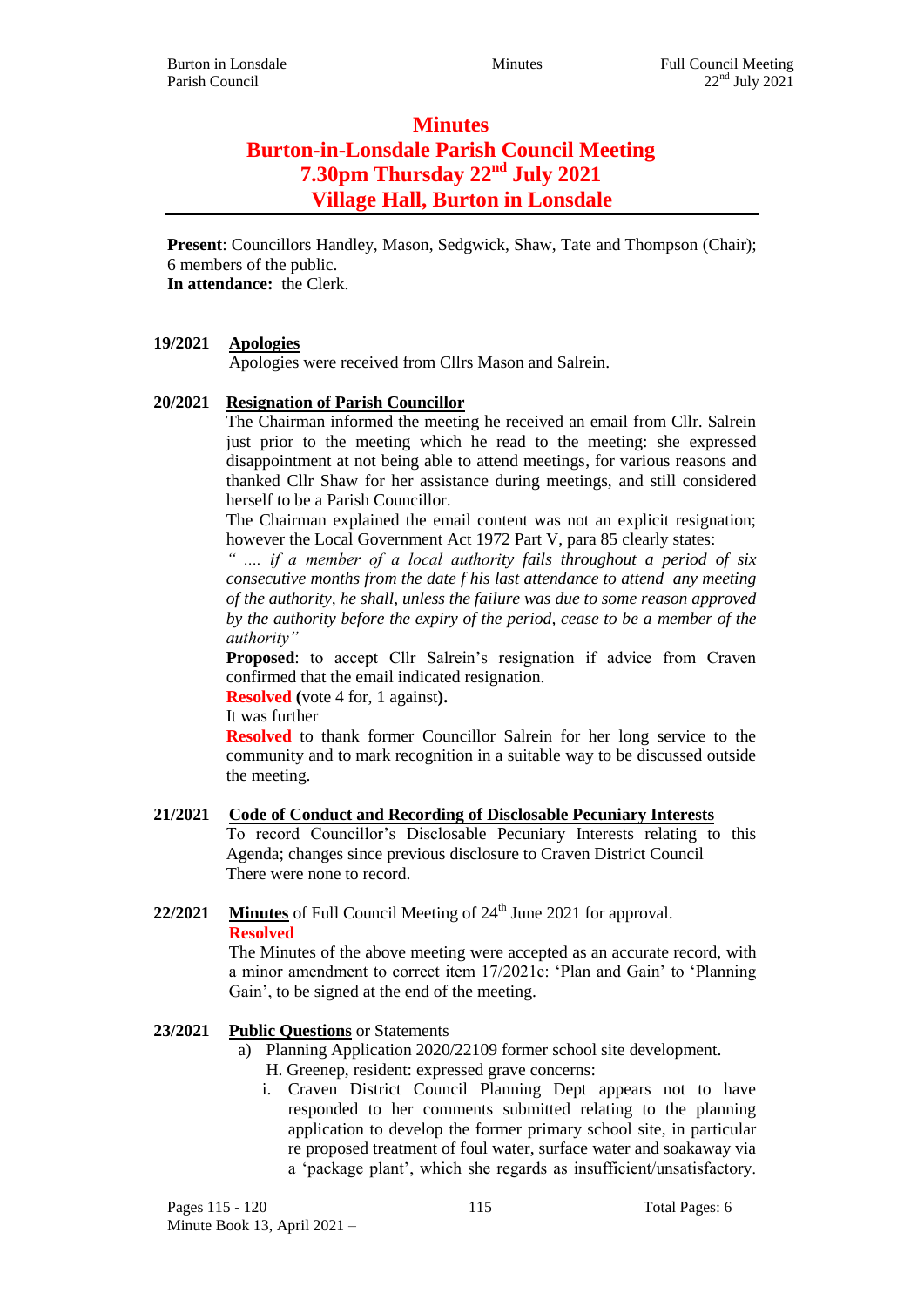The District Council appears not to have addressed the issue.

- ii. She also noted a mature tree, protected by a Tree Preservation Order (TPO) does not appear to have been protected from works, as a large amount of rubble has been deposited around its base.
- iii. On Sunday  $18<sup>th</sup>$  July a bonfire was observed on site, burning material brought to the site, including plastics.
- iv. The developer has suggested looking at the possibility of a making pedestrian access on the corner of the Coach House drive leading on to the footpath, having been advised this would be a good alternative to the 'Emergency access' as people had been complaining that this was a dangerous access. It was pointed out that an access there was equally dangerous as it forms the exit to the Coach House drive on a blind bend. Further: they intended to put a footpath round the perimeter of the school field for pedestrian access leading to the intended exit on the corner of our drive. This appears to be neither viable nor sensible.

Cllr. Handley advised the meeting that the Planning Department is experiencing problems; the matter may yet go to full Council for consideration.

The Chairman proposed and it was

#### **Resolved**

A letter to the Planning Enforcement Officer be sent:

- i. expressing disappointment the lack of response and/or tardiness by the Planning Department in respect to the comments made previously and reiterated above regarding foul water treatment, and access and
- ii. informing him of the bonfire which may have been contrary to planning regulations

# b) **Harris Garth: application to discharge covenant from 1872 Indenture**

D Gillibrand informed the meeting the Parish Council shortly would be receiving a letter from the Land Registry concerning this matter between the Church and himself and to which the Parish Council has one month to respond.

#### **24/2021 Craven District Council** Planning Matters

- a) New guide to affordable housing by Rural Housing Alliance The guide, in digital format, has been circulated to all Councillors; Cllr. Shaw recommended the 64 page document be printed for future use.
- b) Planning Decisions noted:
	- i. Non material amendment application 15/2016/17509: replace garage door with glazed doors. Longber Barn, Longber Lane, LA6 3LA: Approved
- ii. Refurbishment of existing dwelling (part retrospective) 2021/22506/LBC Castle Hill Farm 2 High Street, LA6 3JU. Approved

#### **25/2021 Finance Matters**

a) Bank balances, including receipts since statement date The Clerk reported the current finances as per Appendix 1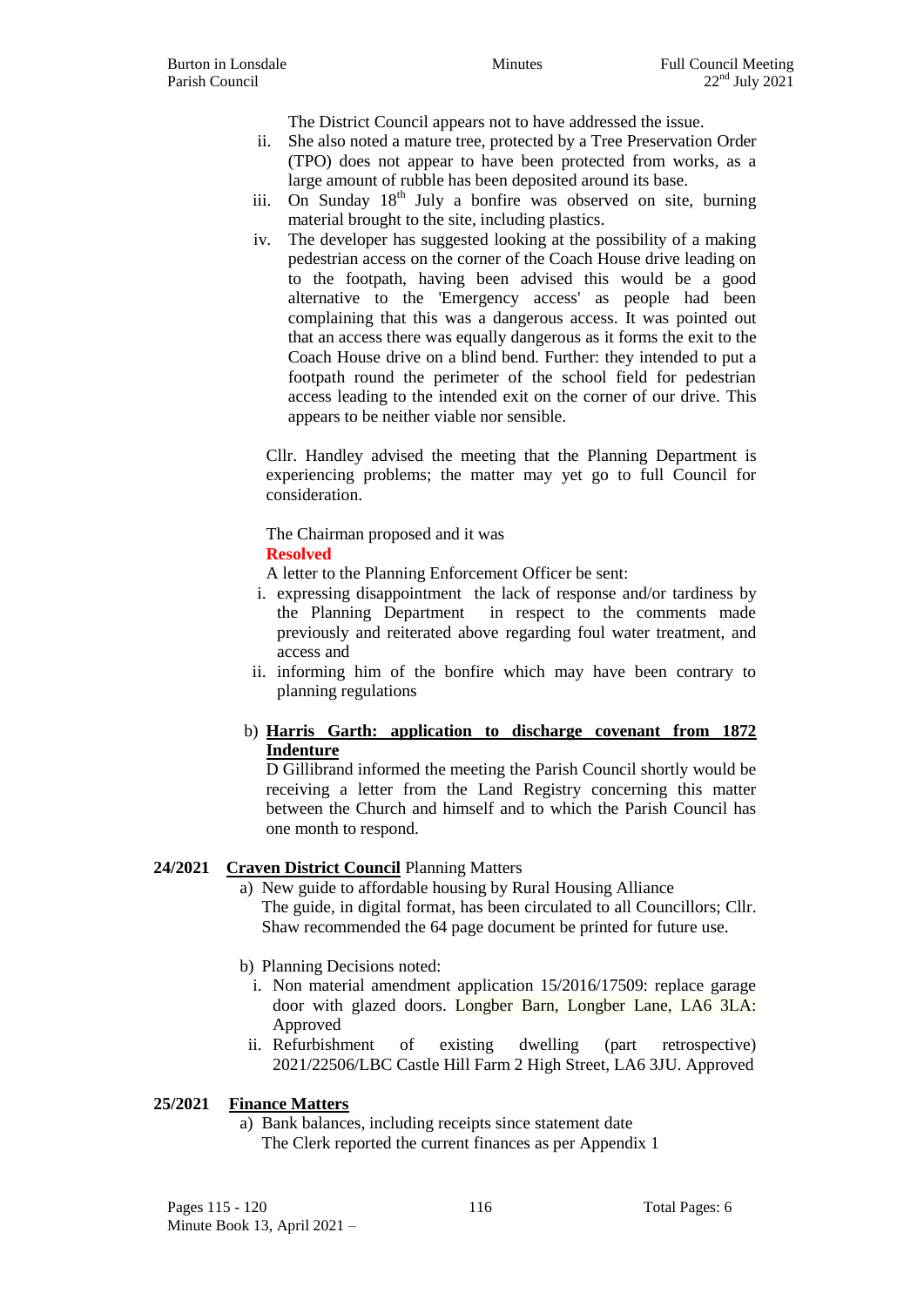b) Approval of payments of budgeted and non budgeted items

The below list of payments was circulated to all councillors for information prior to this meeting:

cha

# # **Payments July 2021**

| D/D  | Octopus Energy re pavilion electrcity June 21        | 29.33  |
|------|------------------------------------------------------|--------|
| 2535 | Northern FRA re fire safety inspection, pavilion     | 125.00 |
|      | 2536 Yorkshire Internal Audit Services               | 320.00 |
|      | 2537 William H Hartley: grass cutting June 2021      | 588.00 |
|      | 2538 S Gregory: salary, expenses                     | 222.50 |
|      | 2539 M Illsley re materials for pavilion maintenance | 11.69  |

#### **Resolved**

The above payments are approved; the cheques to be signed outside the meeting

- c) Internal Audit: conclusion and report The Clerk reported the Internal Audit had gone smoothly; some minor questions had been answered satisfactorily, and Auditor's advice about VAT was noted.
- d) External Audit: proposal to forward items to External Auditor The Clerk informed the meeting the documents had been submitted to the External Auditor during the past week, as they were due by  $2<sup>nd</sup>$  July; the Clerk apologised for the delay.

# **26/2021 Recreation Field Committee**

a) To note the minutes of the Recreation Field Committee meeting held on 13 May 2021 and to approve recommended actions **Resolved**

The Minutes were noted and various actions approved.

- b) Grounds, Outdoor Equipment & Pavilion: inspection reports The Chairman reported visual inspections had not given rise to any concerns; all equipment appears satisfactory as of this date.
- c) Pavilion:
	- fire safety inspection report; actions to be taken
		- The inspection, carried out on  $7<sup>th</sup>$  July, resulted in several recommendations to purchase of additional fire safety equipment, including extinguishers, smoke alarms, and maintenance including a fire door between the store/plant room and the social room. Most of these items have already been dealt with; the remainder will be done shortly.

#### **Resolved**

To carry out /complete report recommendations as soon as possible.

• proposed storage extension The Chairman explained to the meeting that he had contacted a builder for an estimate and will report to the council at September's meeting.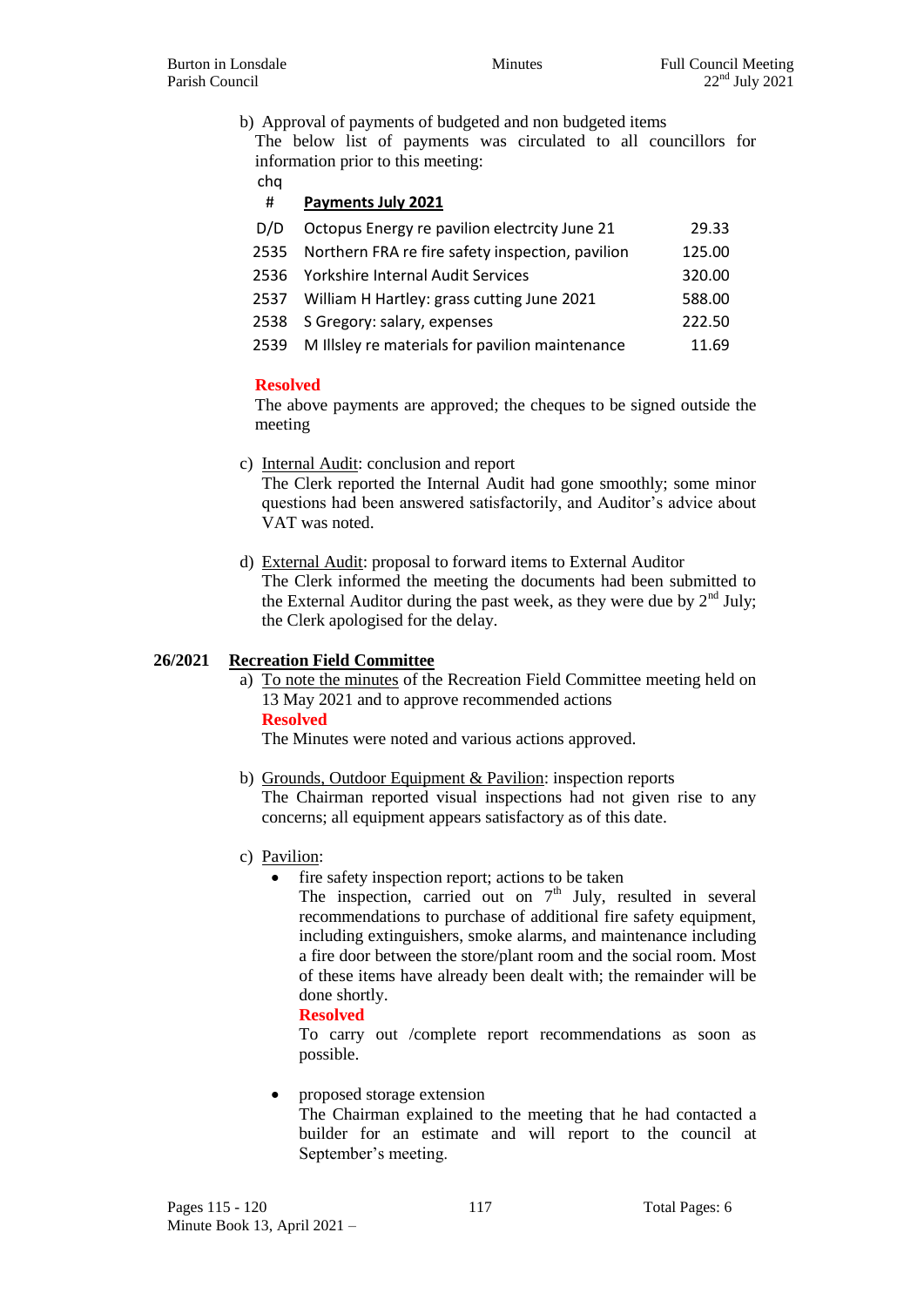• proposed purchase of electricity by Bowling Club from parish Council via dedicated meter

The Chairman explained the Parish Council generates electricity via the solar pv panels on the Pavilion's roof. The Bowling Club wishes to buy electricity from the Parish Council via the installation of a metered supply connected to the Pavilion's mains supply. The Club will pay for the materials and installation costs, plus a proportion of the standing charges.

#### **Resolved**

The Council is happy to agree to the Bowling Club's proposal as outlined above, and will discuss the exact proportion of the standing charges to be paid outside this meeting.

d) Play Area: proposed fencing installation

The Chairman informed the meeting prices for both recycled plastic and wood fencing have been or are being obtained; the recycled plastic is approximately £500 more than the wooden fencing, however, it will last longer and should have no maintenance.

**Resolved**

To purchase and install recycled plastic fencing; to contact M. Illsley re Council's preference.

e) MUGA: drainage improvements proposals

The Chairman reported drainage to the MUGA area could be improved by installing additional pipe work around the MUGA, draining into the stream at the west end of the Recreation Field.

**Resolved**

To investigate cost of pipe and installation work and report to next full council meeting (September 2021).

# **27/2021 Lych Gate**

Condition report.

The Chairman reported contact has been made with the company that will be inspecting the church roof timbers; the company will do a subsidiary inspection of the Lych Gate at the same time, invoicing the Parish Council. Photos of the inside and outside of the Lych Gate will be provided before the inspection. The inspection is scheduled for some time during August.

C. Whitfield indicated some clearing of weeds both inside and outside would be required, encouraging residents to come and help.

# **28/2021 Queen's Jubilee 2022**

Proposal to request access Motte & Bailey for purpose of lighting commemorative beacon

The Chairman has approached the new owner of the land which includes the Motte and Bailey re giving access to residents on the day of the Jubilee; the new owner is pleased to help and has agreed informally to grant access on  $2<sup>nd</sup>$  June 2022.

#### **Resolved**

To add the beacon to the national list of beacons being lit on  $2<sup>nd</sup>$  June 2022.

# **29/2021 Items to be included by Clerk in press release**

#### **Resolved**

To include the following items in a press release: the Queen's Jubilee beacon, play area fencing, and bowling club power supply.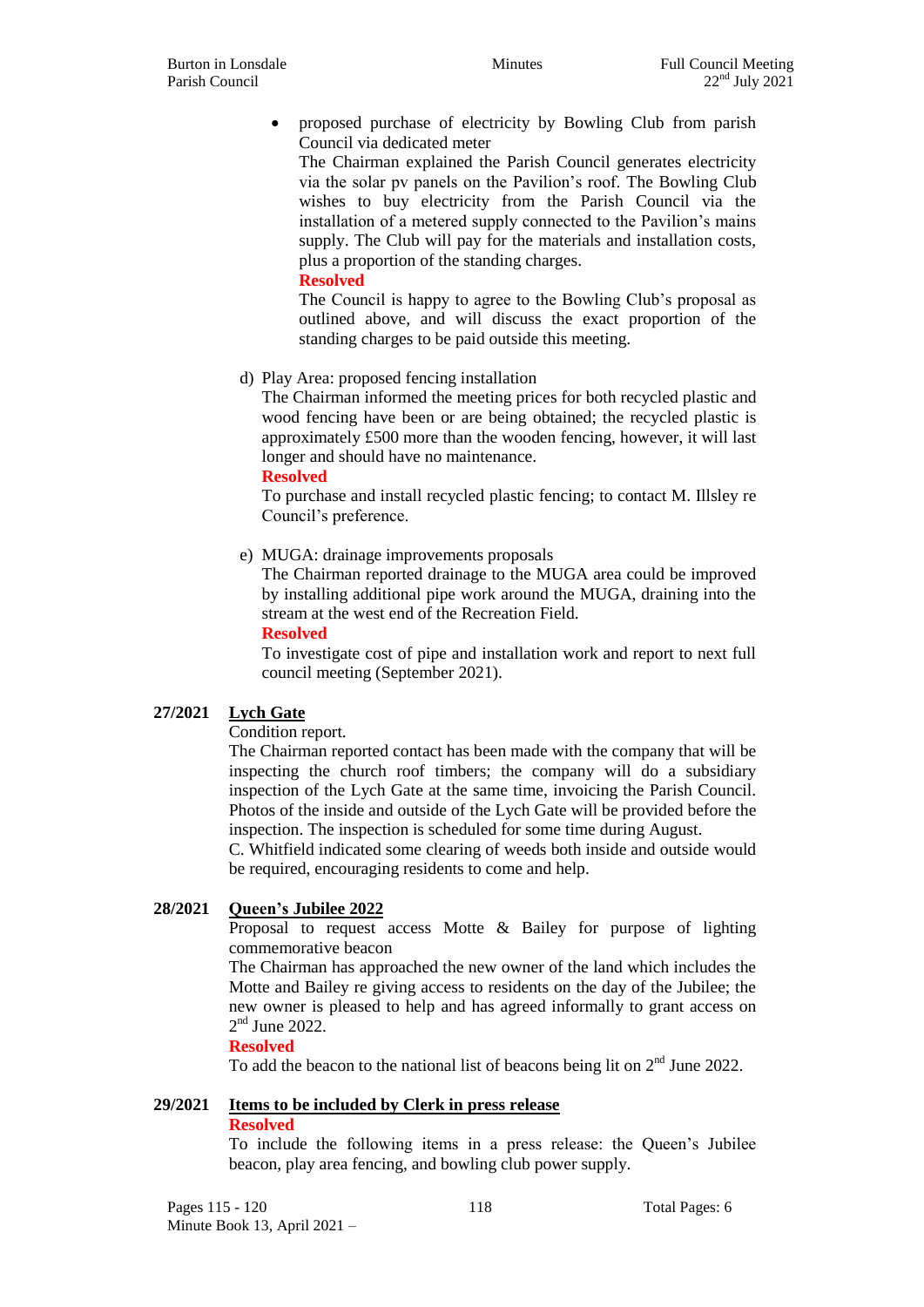# Burton in Lonsdale Minutes Full Council Meeting

# **30/2021 Date, time and venue next monthly Parish Council meeting Resolved** The next full council meeting to be held at 7.30pm on Thursday 23rd

September 2021.

An additional meeting to discuss item 23/2021b will be arranged shortly.

The meeting closed at 8.32pm.

**Signed .................................................... Dated ......................**